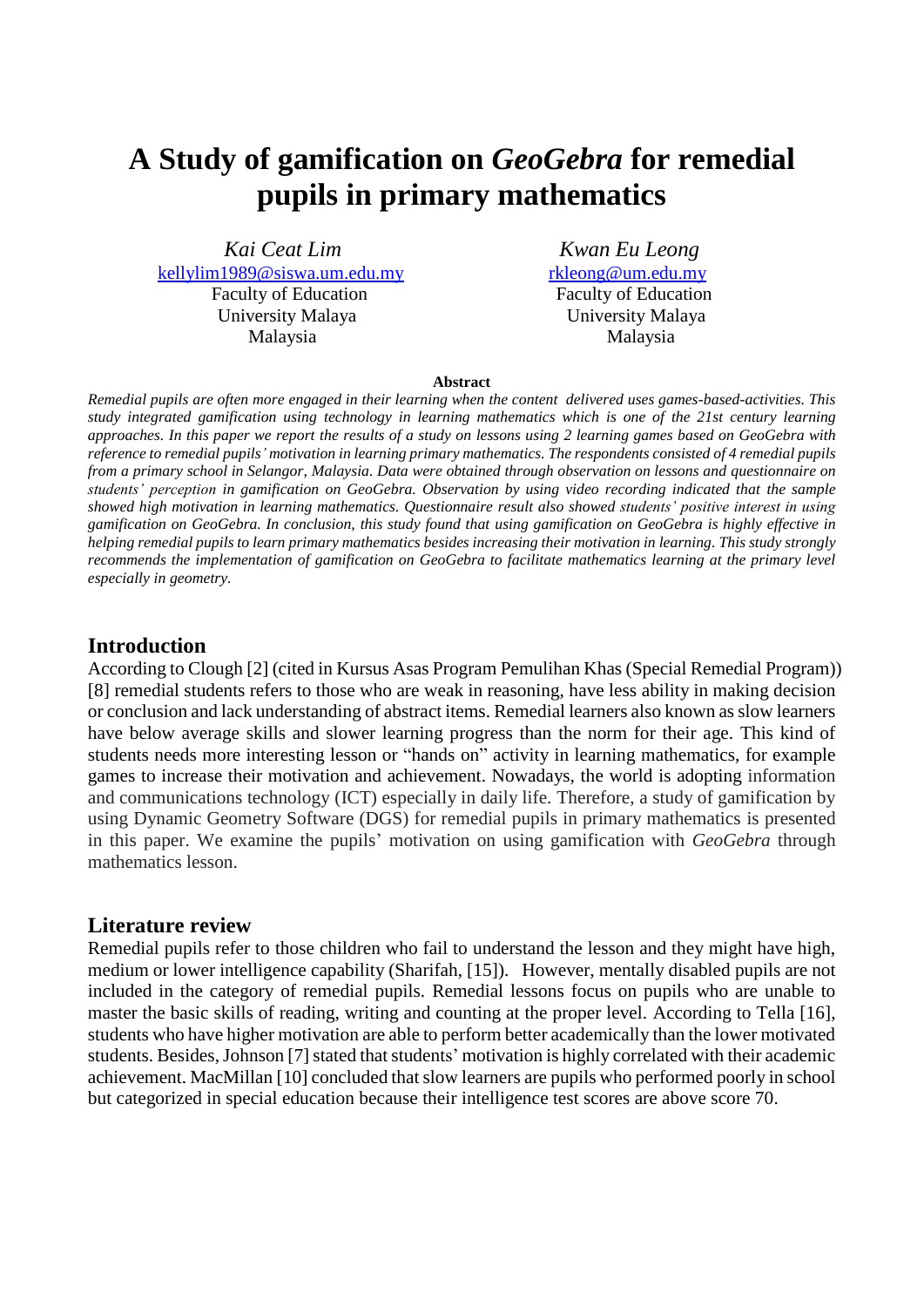In recent years, several studies have focused on digital game-based learning (DGBL). For example, Dickey [3] reported that DGBL approach has positive effect on pupils' learning motivation. Prensky [11] was focused on DGBL. In his opinion, digital games which are normally regarded as a form of entertainment, are an effective tool for engaging students in learning activities. Meanwhile, Moreno [14] stated that computer games are also effective in improving mathematics learning and students' motivation. Kuo [9] also affirmed that digital games could provide a suitable and interesting learning environment able to attract interest in learning mathematics. Chun [1] reported that digital games are able to attract attention and foster higher motivation within the learning group.

Dogan [4] found that technology tools used in teaching and learning are highly effective on students' achievement to gain better understanding and enhance motivation for learning mathematics. Technology is important in mathematics teaching and learning where it can extremely influence the mathematics taught and increase student learning, according to the NCTM [13]. Besides, McGuffey [12] said that DGS such as *GeoGebra* allows pupils to manipulate and produce graphics easily as needed by using the simple tools provided. The game board may become messy if played on a blackboard or paper and pencil, whereas *GeoGebra* allows pupils or teachers to reflect or recheck the mistake they had made. It will also place the pupils in a student-centered learning environment because all of the answers have been set. Furner and Daigle [5] agreed that children should know whether the software used in learning mathematics is effective to them or not besides being observed by teachers when using DGS.

In this paper, we attempt to find out the effect of remedial pupils' motivation in learning mathematics by using gamification on DGS. The researcher strongly sees the need for a study that will be analyzing mathematics understanding using gamification on *GeoGebra*. Without high motivation and confidence, success in learning will not be achieved.

## **The study**

The study reported in this paper examined the lessons of four remedial pupils participating in the learning progress of gamification on *GeoGebra* with the topic of two-dimensional (2D) shapes. Two lessons were involved using two related *GeoGebra* shapes game with teacher's guidance. The three research questions that guided the study were:

- 1. Do the students- centered activities games encourage pupils in learning mathematics?
- 2. What is the pupils' perception in learning mathematics by using *GeoGebra*?
- 3. What is the pupils' perception by using gamification on *GeoGebra* in learning the topic of 2D shapes?

#### **Participants**

The participants of the study were one teacher and four remedial pupils. These four remedial pupils were taught in two different lessons by using gamification on *GeoGebra* on topic of 2D shapes. The participants consisted of two year three boys and two year three girls.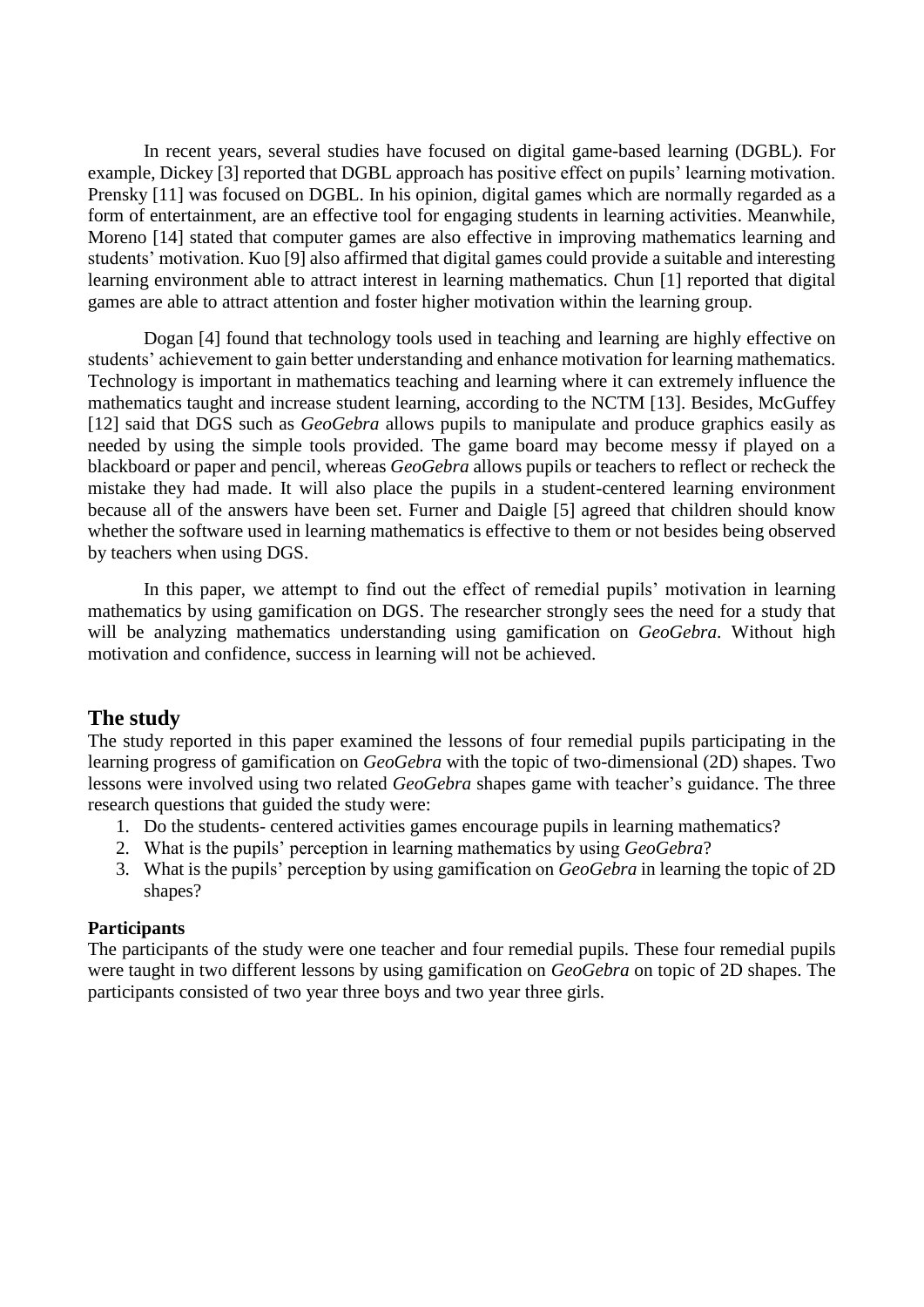## **Procedure**

The pupils were asked to solve two puzzles in separate lessons as in the following:

| <b>LESSON</b>    | "Chinese Match Puzzle 1"                                                                                                                                                                                                                                                                                                                | "5-Pieces Puzzle"                                                                                                                                                                                                                                                                                   |  |  |  |  |
|------------------|-----------------------------------------------------------------------------------------------------------------------------------------------------------------------------------------------------------------------------------------------------------------------------------------------------------------------------------------|-----------------------------------------------------------------------------------------------------------------------------------------------------------------------------------------------------------------------------------------------------------------------------------------------------|--|--|--|--|
| <b>PROCEDURE</b> | 1. Teacher shows some shape to<br>the pupils.<br>2. Pupils were guided to name<br>the shapes and understand the<br>concept.<br>3. Teacher demonstrates a test<br>game to the pupils.<br>4. Pupils start involved in the<br>activity by giving time to<br>repeat the activity.<br>5. Pupils explain to teacher<br>based on their answer. | 1. Teacher revised previous<br>lesson.<br>2. Pupils understand the<br>properties of shapes.<br>3. Teacher demonstrates the test<br>game to pupils.<br>Pupils involved in the test<br>4.<br>game.<br>5. Pupils were guided to explain<br>about the properties of the<br>shape based on their puzzle. |  |  |  |  |





*Figure 1.* Chinese Match Puzzle 1 *Figure 2.* 5-Pieces Puzzle

## **Data and analysis**

The data were collected through observation in two lessons and questionnaire on pupils' perception in using gamification on *GeoGebra*. Observation had been made by teacher involved in both lessons through video capturing and observation of pupils' responses while learning topic of 2D shapes in using gamification on *GeoGebra*. The coding of observation on both lessons was carried out as follows.

#### Lesson 1

In the first lesson, observation had made while remedial pupils were solving the "Chinese Match Puzzle 1" on *GeoGebra*. The observation had been recorded. In viewing the video recording, we focused on pupils' reaction, motivation and interest during usage of the "Chinese Match Puzzle 1" on *GeoGebra*.

At the beginning of lesson 1, the pupils were sitting down and waiting for teacher to start teaching. When teacher announced that the tool to be used for the lesson is computer, the pupils started to ask question such as "what we are going to learn today". When teacher was telling the rules and explaining on 2D shapes, pupils were paying attention during the lesson and eager to try. When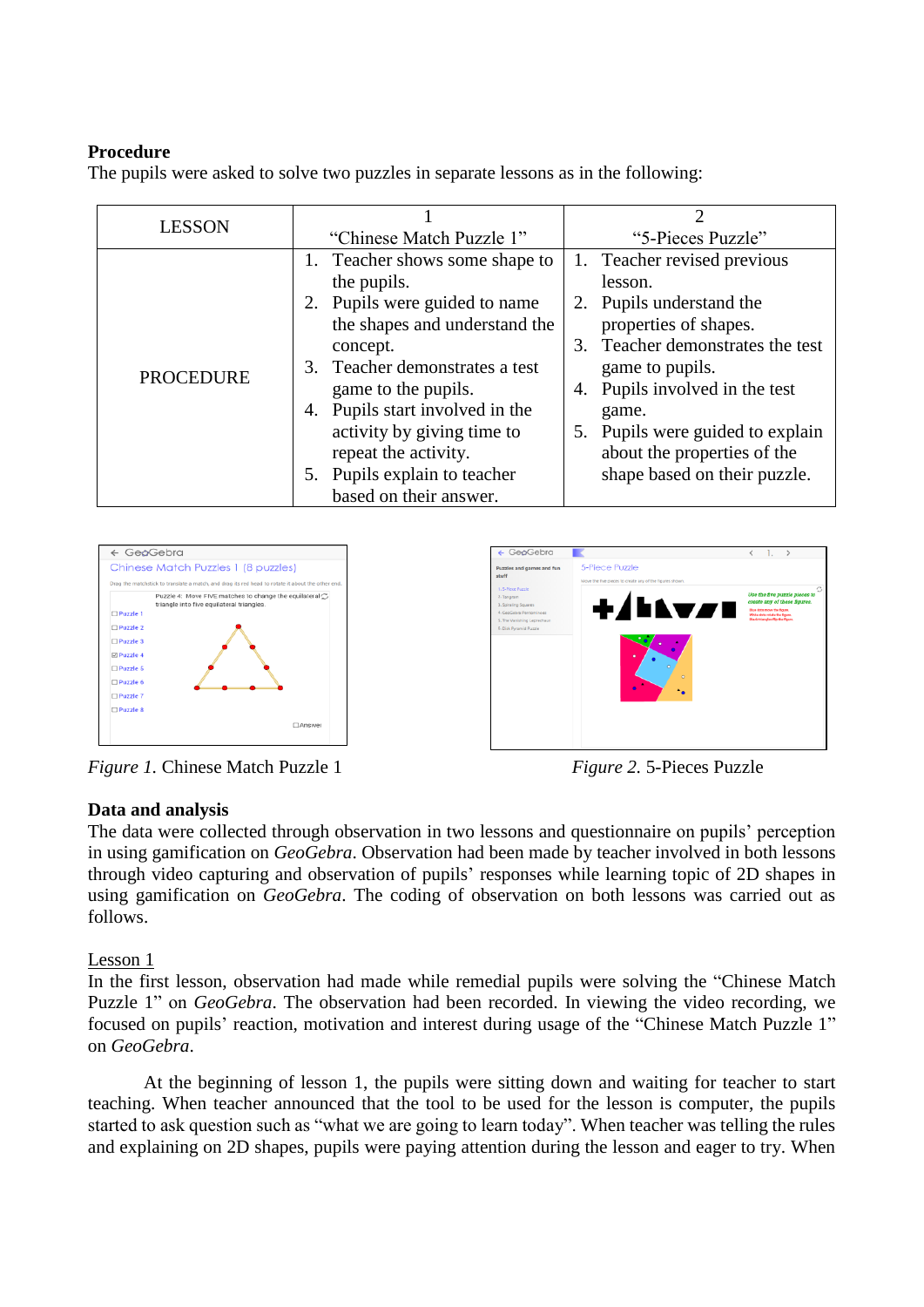the pupils were given the chance to participate in the "Chinese Match Puzzle 1" on *GeoGebra*, pupils were 100% involved in the activity. Some of them will automatically raise up their problem and willing to get help from teacher. Some of them repeated the questions that they unable to answer 100% correctly. From the observation, we also noticed that the pupils were able to get higher achievement, motivation and confidence in learning mathematics at the end of lesson 1.

#### Lesson 2

In the second lesson, observation had been made when the pupils were involved in the "5-Pieces Puzzle" activity on *GeoGebra.* In viewing the video recording, we focused on pupils' motivation, interest and achievement in mastering the skills of 2D shapes.

At the beginning of lesson 2, pupils came into the class with happier faces compared to the beginning of lesson 1. Pupils could not wait to ask teacher on the tool they will use in the lesson. When teacher told them that another game will be applied, pupils were excited and eager to start the lesson immediately. When teacher was explaining, once again the pupils showed full attention on what teacher had taught and also how to carry out functions in the "5-Pieces Puzzle". Pupils were 100% involved in the activity. At the end of the lesson, pupils were asked to explain on the number of shapes and properties of shapes in the game. Pupils can explain slowly guided by teacher. Pupils also responded to teacher that they hope to use computer and play games in future teaching and learning lessons.

From the coding of lesson 1 and lesson 2, we noticed that the pupils show their big interest in using computer to learn compared to traditional methods. This might help the remedial pupils to learn mathematics more effectively. Besides, by having higher motivation in learning, pupils will have more confidence in asking and answering questions. Questionnaire

A questionnaire about pupils' perception was given to the respondents before conducting lesson 1. After lesson 2, the same questionnaire on pupils' perception in gamification on *GeoGebra* was given to the respondents again. Table 1 and 2 shows the frequency of pupils' perception in using gamification on *GeoGebra.* According to both tables, most of the pupils disagreed and initially were unfamiliar with *GeoGebra*. They do not have motivation in learning mathematics. There is significant difference after lesson 1 and 2 have been conducted. Remedial pupils show their interest in using gamification on *GeoGebra*. From the questionnaire data collected, it shows that the remedial pupils can understand the presentation of *GeoGebra* and can work on it after demonstrate by teacher. Meanwhile, the pupils also show their happiness and higher motivation in learning mathematics after lesson 1 and 2.

|             | Gamification on GeoGebra |                      |                |   |  |        |                   |   |   |        |                          |   |   |   |  |
|-------------|--------------------------|----------------------|----------------|---|--|--------|-------------------|---|---|--------|--------------------------|---|---|---|--|
|             | Part A                   |                      |                |   |  | Part B |                   |   |   | Part C |                          |   |   |   |  |
| Respondents |                          | Presentation (DGS) : |                |   |  |        | Application (DGS) |   |   |        | Effectiveness of program |   |   |   |  |
|             |                          |                      | Q              |   |  |        |                   | Ő | Q |        |                          | U |   |   |  |
|             |                          | ി                    | 3              | 4 |  |        | ◠                 | 3 | 4 |        |                          |   | 3 | 4 |  |
|             | ↑                        |                      | $\overline{2}$ |   |  |        |                   |   |   |        |                          |   |   |   |  |
| ി           | ↑                        |                      |                |   |  |        |                   |   |   |        |                          |   |   |   |  |
| っ           | ↑                        |                      |                |   |  |        |                   |   |   |        |                          |   |   |   |  |
|             | ⌒                        |                      |                |   |  |        |                   |   |   |        |                          |   |   |   |  |

*Table 1. Frequency of pupils' perception in using gamification on GeoGebra (Before lesson)*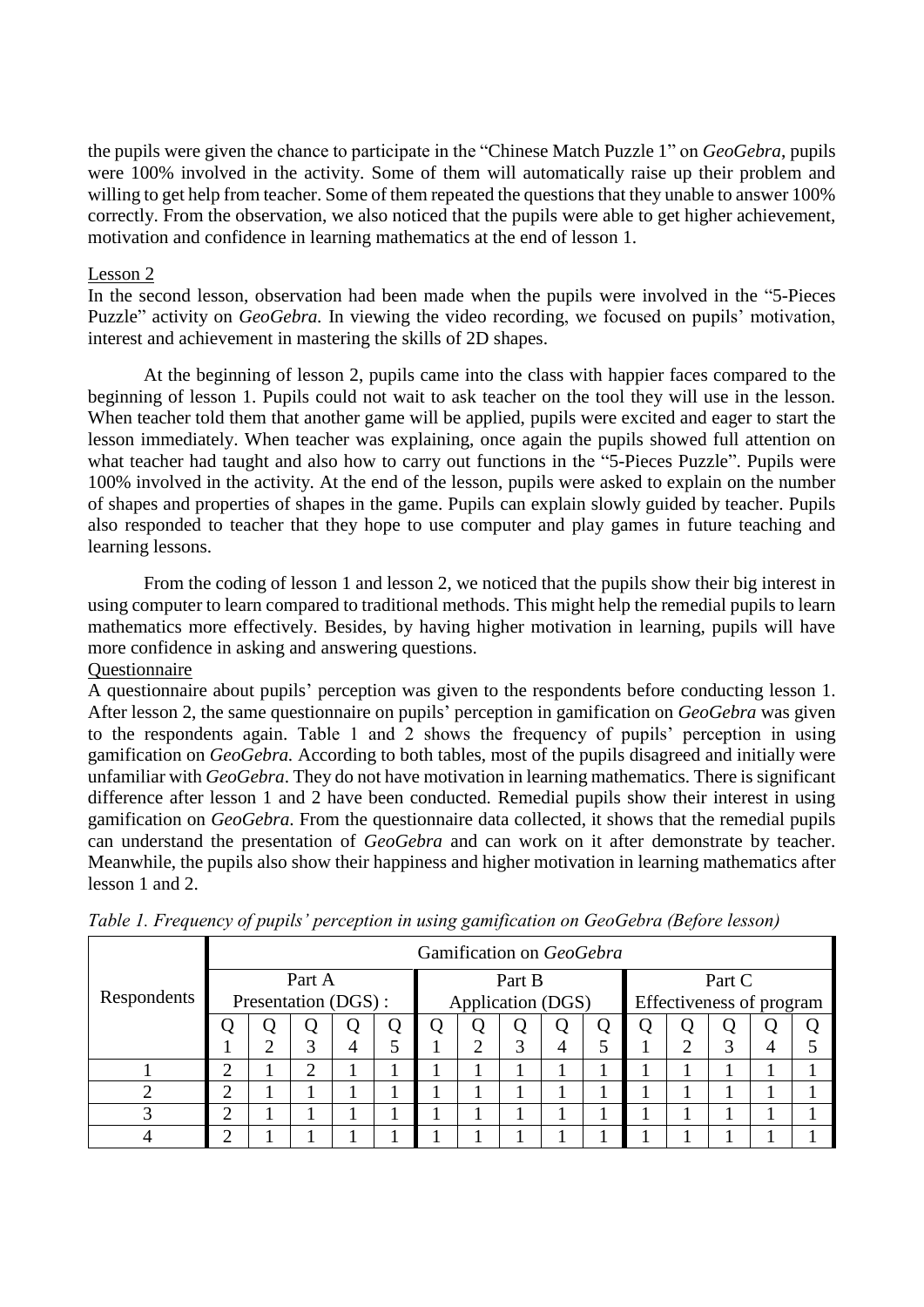|             | Gamification on GeoGebra      |   |   |                   |   |        |                   |   |   |                     |                          |   |   |   |                   |
|-------------|-------------------------------|---|---|-------------------|---|--------|-------------------|---|---|---------------------|--------------------------|---|---|---|-------------------|
| Respondents | Part A<br>Presentation (DGS): |   |   |                   |   | Part B |                   |   |   | Part C              |                          |   |   |   |                   |
|             |                               |   |   |                   |   |        | Application (DGS) |   |   |                     | Effectiveness of program |   |   |   |                   |
|             |                               |   | Ų |                   |   |        | 0                 | Q | Q | Q                   | Q                        |   | Ő |   |                   |
|             |                               | ◠ | 3 | 4                 |   |        | ◠                 | 3 | 4 |                     |                          | ∍ | 3 | 4 |                   |
|             | 3                             | 3 | 3 | 3                 | 3 | 3      | ◠                 | 3 | 3 | ◠<br>∠              | 3                        | 3 | 3 | 3 | 3                 |
|             | 3                             | 3 | 3 | 3                 |   |        | 3                 | 3 | 3 | 3                   | 3                        | 3 | 3 | 3 | 2                 |
| 3           | 3                             | 3 | 3 | 3                 | 3 | 3      | 3                 | 3 | 3 | ↑<br>$\overline{ }$ | 3                        | 3 | 3 | 3 | 3                 |
|             | 3                             | 3 | 3 | $\mathbf{\Omega}$ | 2 |        | 3                 | 3 | 3 | 3                   | 3                        | 3 | 3 | 3 | $\mathbf{\Omega}$ |

*Table 2. Frequency of pupils' perception in using gamification on GeoGebra (After lesson)*

**Scale: 1 = Disagree, 2 = Agree, 3 = Strongly Agree**

## **Results and discussion**

In this section, the findings of this study were presented and completely answer the three research questions that guided the study.

#### *Question 1: Do the student-centered activities games encourage pupils in learning mathematics?*

From the data collected and analysis made, the coding of observation shows that remedial pupils were feeling excited when teacher announced they would be using the computer in learning mathematics during the first lesson conducted. This shows that the student were more interested in using computer to study compared to traditional learning methods. Besides, the coding through observation and video recording also illustrated how pupils participate actively in doing activities and learning mathematics with *GeoGebra*. During the beginning of lesson 2, the pupils could not wait to know the tool that will be used by teacher in teaching and learning. Based on the observation, it answered question 1 which agree that students-centered activities games able to encourage pupils in learning mathematics.

#### *Question 2: What is the pupils' perception in learning mathematics by using GeoGebra?*

Table 3 shows the percentages of pupils' perception in using *GeoGebra* during the teaching and learning session. From the table it is apparent that pupils prefer to learn mathematics by using *GeoGebra.* The percentage of pupils' perception in using gamification on GeoGebra is 100% compared to the percentages before they used gamification concept on *GeoGebra* to learn mathematics. Therefore, they do feel that using *GeoGebra* could increase their motivation and interest in learning mathematics. Besides, they also agreed that they can understand and answer the questions easily by using *GeoGebra* because they can repeat the activities unlimitedly until they master the skills.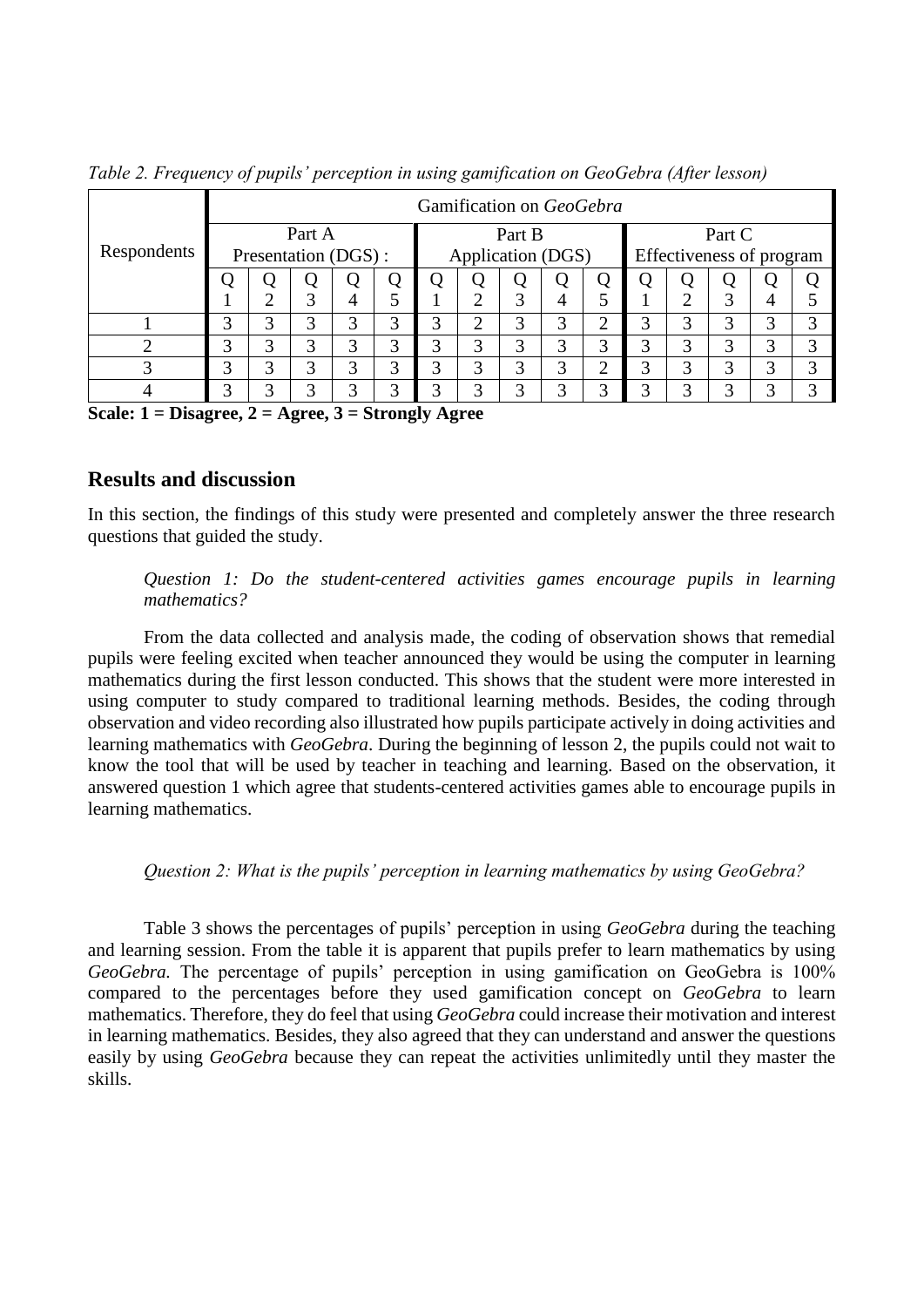| Gamification on GeoGebra    |             | Before lesson |           | After lesson |           |             |  |
|-----------------------------|-------------|---------------|-----------|--------------|-----------|-------------|--|
|                             |             |               |           |              |           |             |  |
| A. Presentation (DGS)       | (15) 75%    | $(5)$ 25%     | $(0)$ 0%  | $(0)$ 0%     | $(0)$ 0%  | $(20)$ 100% |  |
| B. Application (DGS)        | $(20)$ 100% | $(0)$ 0%      | $(0)$ 0\% | $(0)$ 0\%    | $(3)$ 15% | (17) 85%    |  |
| C. Effectiveness of program | $(20)$ 100% | $(0)$ 0%      | $(0)$ 0%  | $(0)$ 0%     | $(0)$ 0%  | $(20)$ 100% |  |

*Table 3. Percentages of pupils' perception in using gamification on GeoGebra*

*Question 3: What is the pupils' perception by using gamification on GeoGebra in learning the topic of 2D shapes?*

From the analysis based on observation and pupils' perception questionnaire, it is reasonable believe that the remedial pupils enjoy using gamification concept on *GeoGebra* during the teaching and learning session of 2D shapes. Meanwhile, the pupils also show their interest and the spirit that do not give up easily while doing hands on game on *GeoGebra*. When they faced difficulties, they were willing to get help from teacher automatically. They also responded to teacher with hope to have more such kind of activity in future lessons.

From the observation during the lessons conducted by researcher, pupils were unable to answer the questions asked by the researcher before using the method of gamification with *GeoGebra*. Pupils were discussing but they could not answer the questions even though it was taught in class. After the intervention was given, the pupils showed more interest in the lesson. Subsequently, they were able to answer the questions after some guidance provided by the teacher in the first lesson.

The pupils were given some time to repeat the task with guidance from the teacher. Next, teacher provided some explanation and demonstration to students. In the first lesson, pupils were required to move five matches to form five equivalent triangles. Pupils attempted to explain the task based on the questions asked by teacher.

| Observer | : How many triangles are there before moving the five matches?    |
|----------|-------------------------------------------------------------------|
| Yuen Yi  | : One                                                             |
| Observer | : How about now?                                                  |
| Yuen Yi  | : Five                                                            |
| Observer | : Good. So, can you tell me what is triangle?                     |
| Yuen Yi  | : [She draws a triangle on the whiteboard]                        |
| Observer | : It's nice. How many sides does a triangle have?                 |
| Yuen Yi  | $:$ Three                                                         |
| Observer | : How do you know that? Can you explain?                          |
| Yuen Yi  | : [She pointed on the triangle and count the sides of a triangle] |
| Observer | : Do you feel fun in learning shapes by using computer?           |
| Yuen Yi  | : Yes. Can we continue the using the computer?                    |

From the results described above, we conclude that even though the remedial pupils need teacher's guidance in completing the task, but they do show their effort and understanding in learning shapes.

During the second lesson, pupils showed higher achievement after using gamification on *GeoGebra* in learning 2D shapes. They manage to use *GeoGebra* in answering some of the questions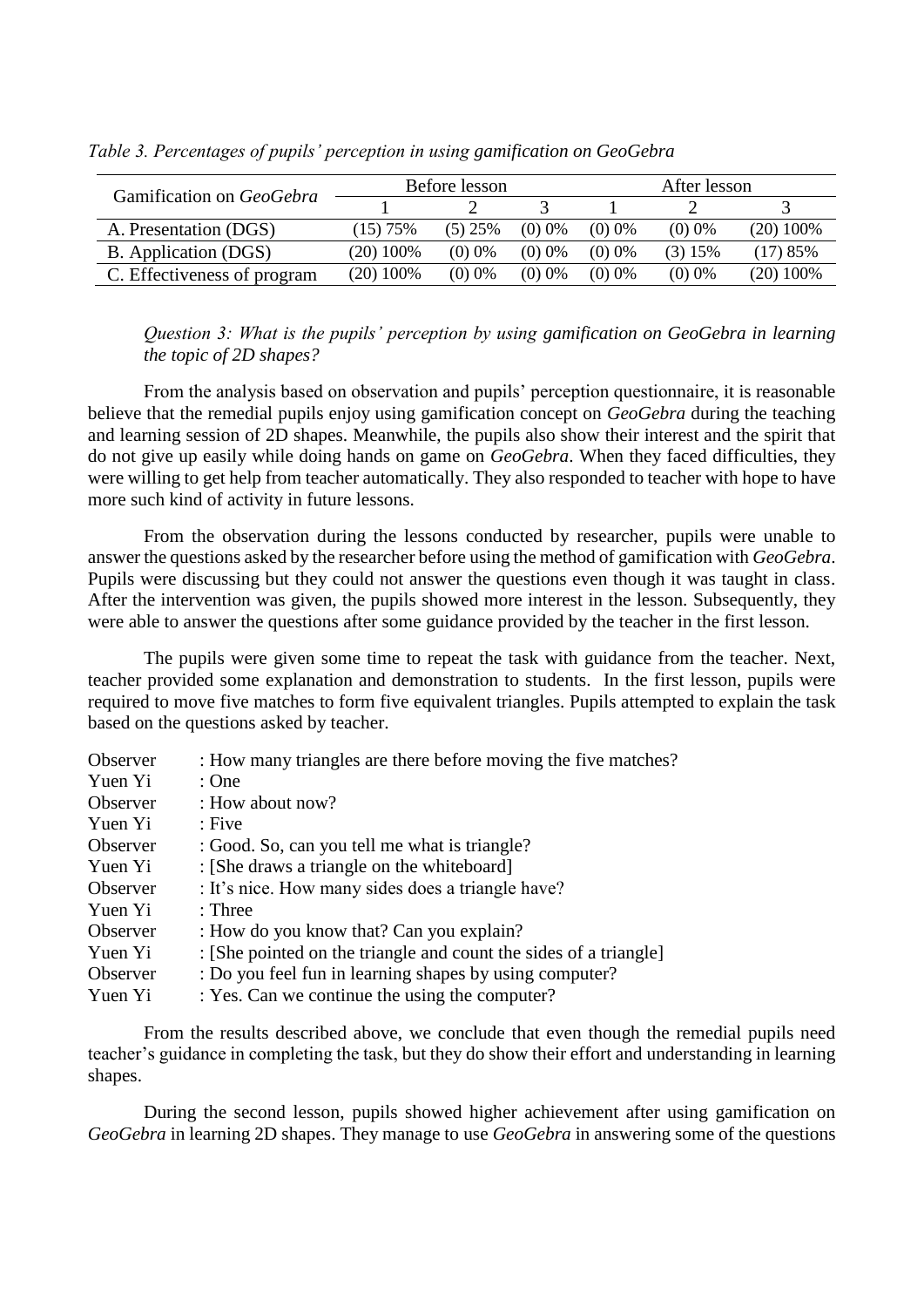individually. Pupils explained the properties of the shapes on the test. This achievement can be as described in the following excerpt in second lesson.

| Observer | : Can you show me the shapes with four sides?                                      |
|----------|------------------------------------------------------------------------------------|
| Ze Yee   | : [He pointed at the shapes with four sides correctly]                             |
| Observer | : Do you know what is the name of four equivalent sides shape?                     |
| Ze Yee   | : Square.                                                                          |
| Observer | : Good. So, can you draw a rectangle?                                              |
| Ze Yee   | : [He draws a rectangle on the whiteboard]                                         |
| Observer | : It's nice. What is the different between square and rectangle?                   |
| Ze Yee   | : Both have four sides. Square has same sides while rectangle has different sides. |
| Observer | : You prefer to use computer or draw on whiteboard in learning shapes?             |
| Ze Yee   | : Computer.                                                                        |
| Observer | : Why?                                                                             |
| Ze Yee   | : It's fun.                                                                        |

This concluded that the pupils understand the 2D shapes topic by using gamification with *GeoGebra* method better rather than traditional learning.

## **Conclusion**

The study shows that both games on *GeoGebra* have been merged into learning lessons among remedial pupils. This study was focused on the remedial pupils' perception and motivation in learning mathematics by using gamification concept on *GeoGebra* compared to traditional learning lessons. Based on the two *GeoGebra* games included in both lessons, we concluded that remedial pupils' perception on learning using gamification on GeoGebra and their motivation in learning mathematics through the observation and questionnaires given. As a conclusion based on the questionnaire given before using gamification on *GeoGebra,* remedial pupils were lacking motivation in learning mathematics because they were not confident, short of interest and felt bored. Through the observation made within these two lessons, teacher noticed that the remedial pupils are having higher motivation in learning mathematics and do not easily give up when they fail to complete the games on *GeoGebra*. We suggest that more suitable games be created based on the topic needed and study on teachers' perception in using gamification on DGS be carried out to guarantee a suitable tool and syllabus will be created. Yien, Hung, Hwang, and Lin [17] conducted a quantitative study to investigate the effect of DGBL on students' knowledge of nutrition, attitude, and habits via computer games. In their study, they found a significant difference in achievement between the experimental group and the control group. Many researchers who used DGBL in learning receive positive results on remedial pupils' learning motivation and achievement. Hussain and colleagues [6] in their study also mention that the lack of good quality games especially for remedial pupils in mathematics has reduced the potential of DGBL.